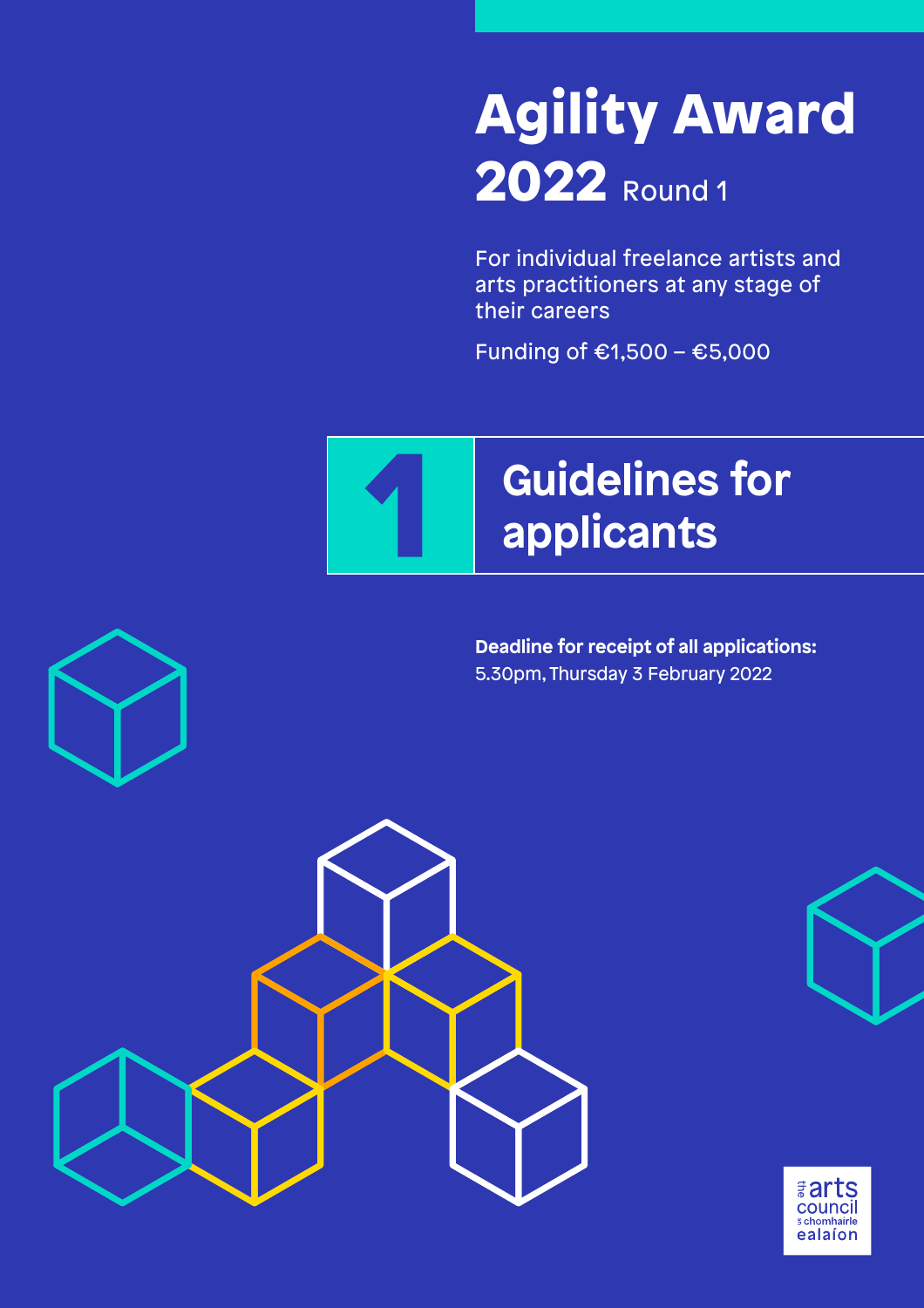## Important

- You must register on our **Online Services** at least five days before you apply.
- If you would like support with your application due to **accessibility requirements**, please contact our accessibility officer by emailing access@artscouncil. ie as early as possible in the application process.
- In reparing your proposal, you should consider the latest **Covid-19 public-health advice**, and ensure your activities are feasible or adaptable in light of public-health measures. If your application is successful and you need to change some or all of your proposal because of changes to public-health advice, you should contact us in advance to discuss this.

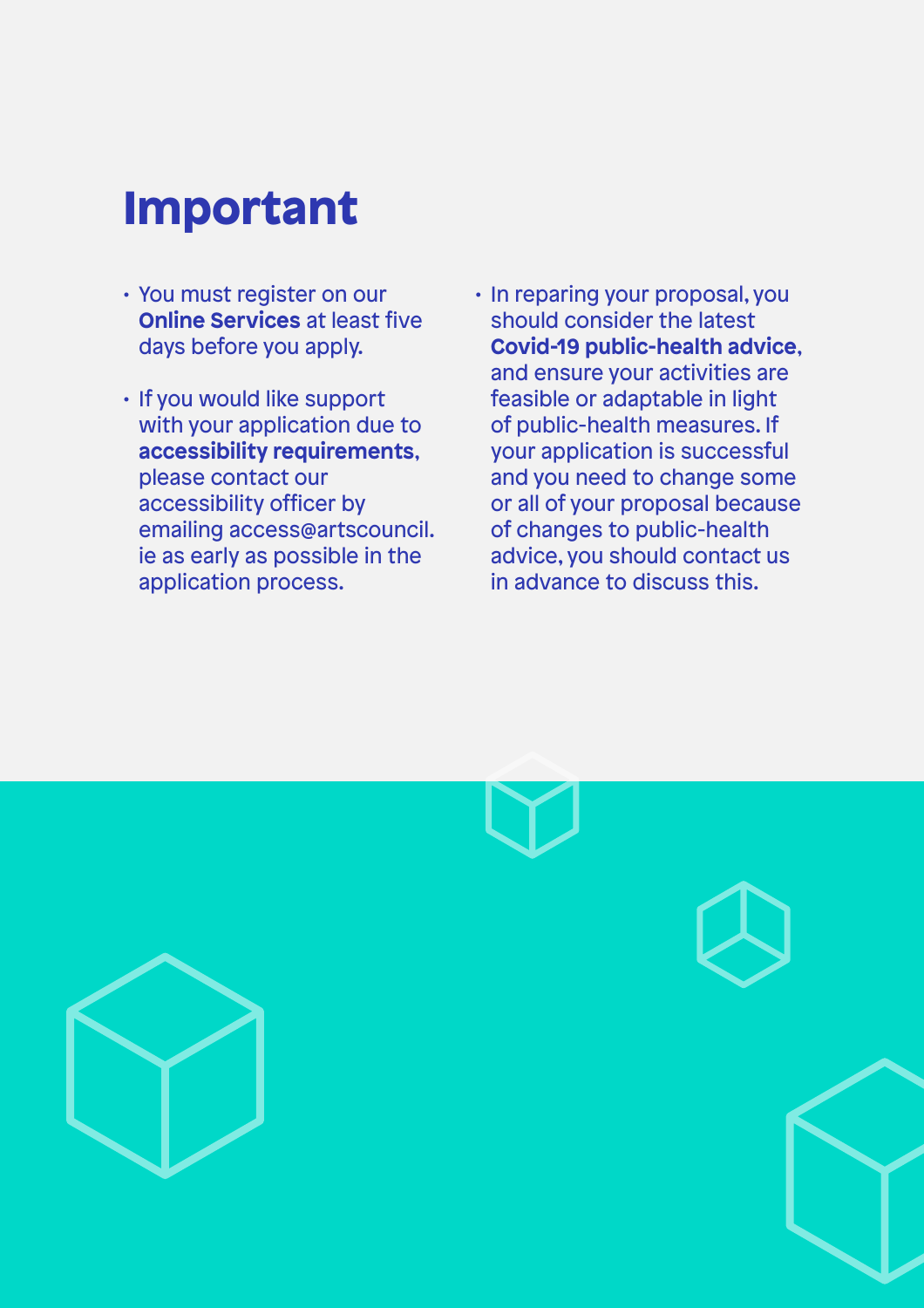## **Contents**

| Before reading these guidlines <b>Engine and Service Contract to the Service Contract Contract Contract Contract Contract Contract Contract Contract Contract Contract Contract Contract Contract Contract Contract Contract Con</b> | $\overline{\mathbf{A}}$ |
|--------------------------------------------------------------------------------------------------------------------------------------------------------------------------------------------------------------------------------------|-------------------------|
| 1. Main guidelines for applying for the Agility Award 66 66                                                                                                                                                                          |                         |
| 1.1 What is the purpose and priority of the Agility Award?                                                                                                                                                                           |                         |
| 1.2 Who can apply for the award?                                                                                                                                                                                                     | $\overline{7}$          |
| 1.3 Who should not apply?                                                                                                                                                                                                            | 10                      |
| 1.4 How much can I apply for? 19 and 100 million and 11 and 11                                                                                                                                                                       |                         |
|                                                                                                                                                                                                                                      | 12                      |
| 1.6 What costs can I apply for? <b>Manual Act 2018</b>                                                                                                                                                                               | 12                      |
| 1.7 What activities and costs can I not apply for? www.community-13                                                                                                                                                                  |                         |
| 1.8 What supporting material must I upload with                                                                                                                                                                                      |                         |
| my application form?                                                                                                                                                                                                                 | 14                      |
| 1.9 What applications will not be eligible for the award? 46                                                                                                                                                                         |                         |
| 1.10 Final reporting <b>Manual Resource of Alliance Contract Contract Contract Contract Contract Contract Contract Contract Contract Contract Contract Contract Contract Contract Contract Contract Contract Contract Contract C</b> | 16                      |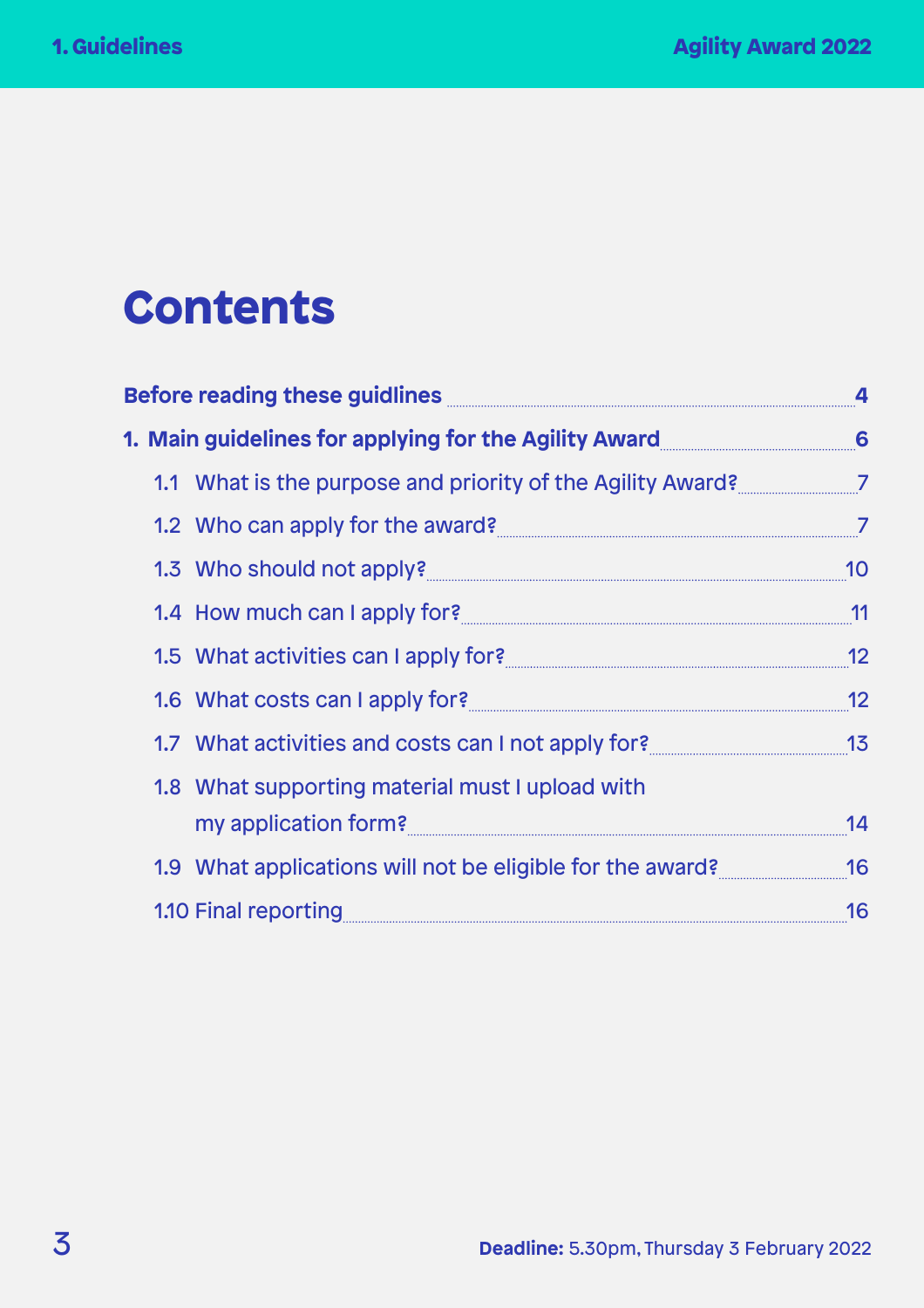## <span id="page-3-0"></span>Before reading these guidlines

**Please note:**



## **Only online applications will be accepted**

We will not accept applications sent by email or post.

### **Online registration can take five days**

You must register on our Online Services **before** you can send us your application for the Agility Award Round 1 in 2022. Registration can take up to five days. If you are not already registered, do this as soon as possible because you must be registered to upload your application. You will need a computer.



#### **We provide access supports**

If you have a disability and need help submitting your application, please contact the Arts Council's Access Officer. You can either:

- Phone the Access Officer on (01 618 000) or
- Send an email to [access@artscouncil.ie](mailto:access%40artscouncil.ie?subject=)

Please do so as early as possible, as this will give the Access Officer time to assist you.

We will tailor support to individual requests. We do our best to accommodate people with disabilities who want to submit an application or who have difficulties in accessing Online Services. There is a specific note about access costs in **section 1.4**.

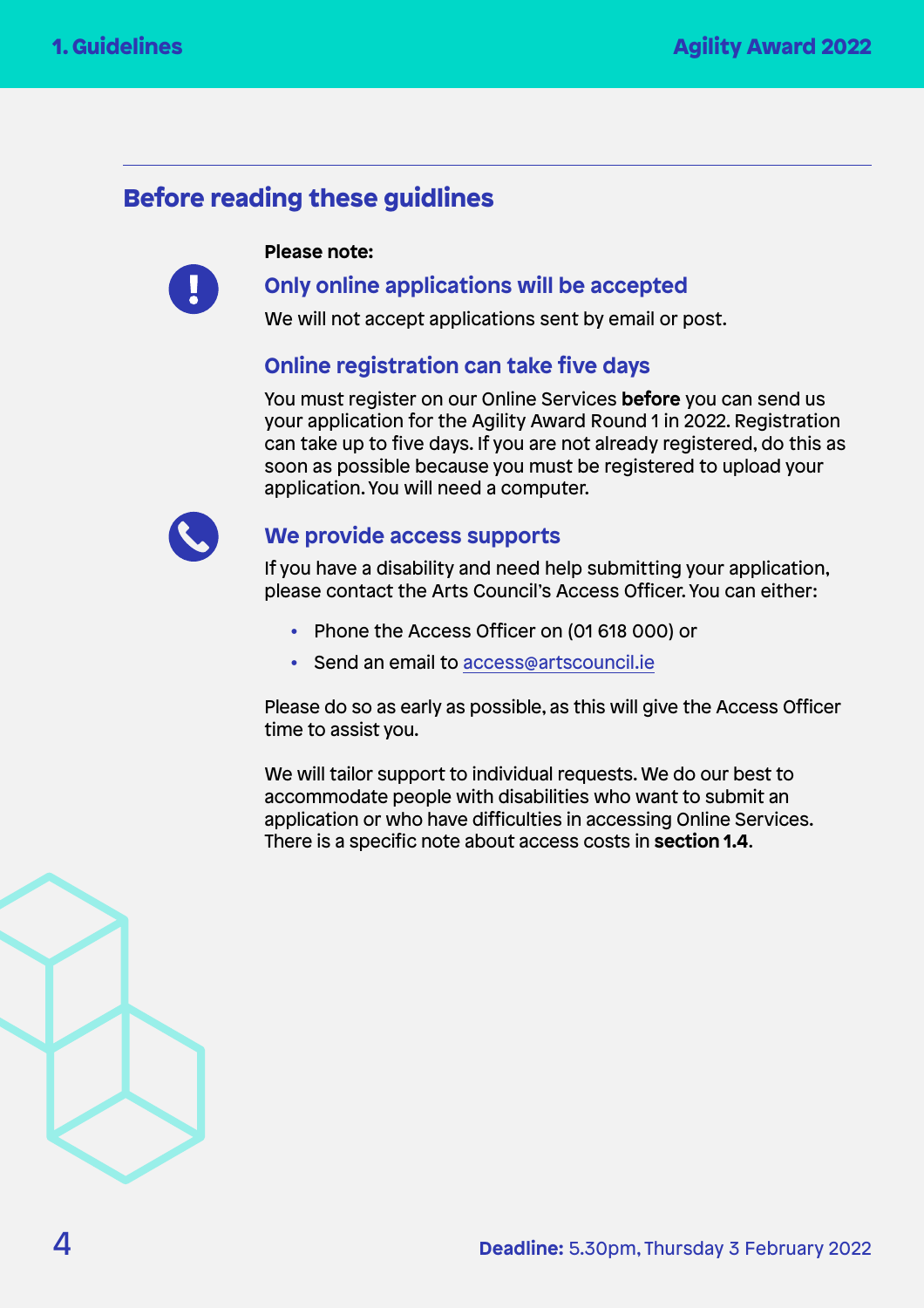#### **You should upload your application well before the deadline**

Aim to upload your application at least forty-eight hours before the advertised deadline. That way, if you encounter a technical problem you will have time to contact us so that we can help you to resolve it.

The large volume of applicants applying online on the deadline date means that we cannot guarantee that we can resolve any technical issues you may have if you contact us after 2.00pm on the day of the deadline.

#### **You should start preparing supporting documents now**

You must upload the documents we ask for in **section 1.8**, as well as your application form.

#### **Contact prospective collaborators as soon as possible**

If you plan to collaborate with organisations, artists, mentors, production partners, groups or other individuals in your proposal, you should contact them as soon as possible to establish their support for your application.

**You cannot apply to Round 1 of the 2022 Agility Award and to Round 1 of the 2022 Bursary Award.**

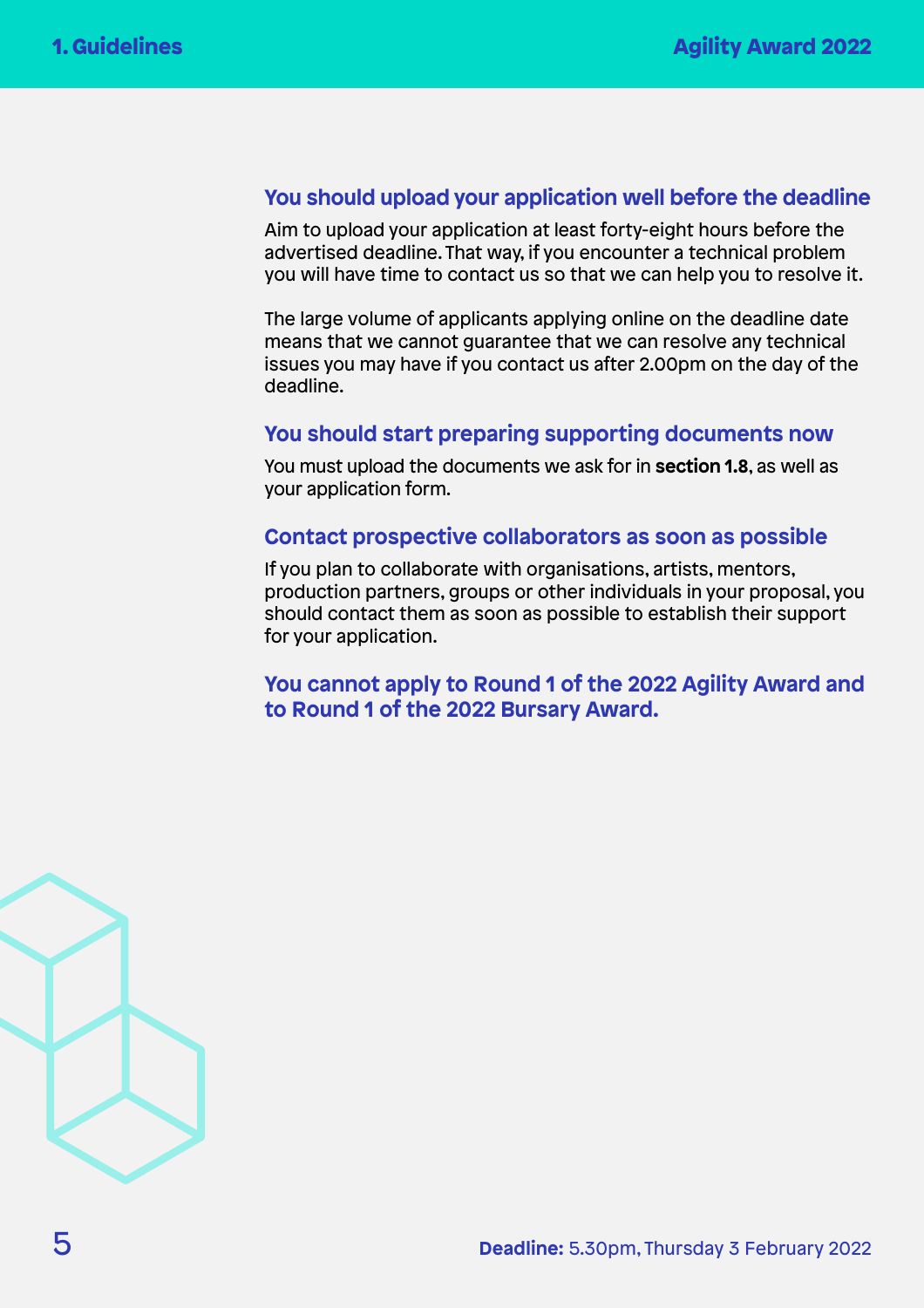<span id="page-5-0"></span>

### **Help with your application**

#### **Technical help**

If you have questions about using the Online Services website, please visit the Frequently Asked Questions (FAQ) section on our website: [www.artscouncil.ie/FAQs/online-services/](http://www.artscouncil.ie/FAQs/online-services/)

#### **Video about making an application**

To watch our YouTube guide on making an application (11 minutes), go to this link: [How to Download, Complete and Upload the Application Form](https://www.youtube.com/watch?v=-a3xeZdZj3o&ab_channel=ArtsCouncilofIreland%2FAnChomhairleEala%C3%ADon)

If your technical question is not answered in our FAQ section, you can:

- Email [onlineservices@artscouncil.ie,](mailto:onlineservices%40artscouncil.ie?subject=) or
- Call us on **01 618 0200** or **01 618 0243**.

#### **General help**

If you have a question about your application that is not technical in nature, we have a list of Frequently Asked Questions on our website: [www.artscouncil.ie/FAQs/funding/](http://www.artscouncil.ie/FAQs/funding/)

#### **Help from a specific arts team**

If you have any further questions, you should email [agilityaward@artscouncil.ie](mailto:agilityaward%40artscouncil.ie?subject=)

## 1. Main guidelines for applying for the Agility Award

This section tells you about:

- The Agility Award its purpose and priority
- Who can apply (and who should not)
- The funding
- Types of work and activities you can apply for (and ones you can't apply for)
- Reporting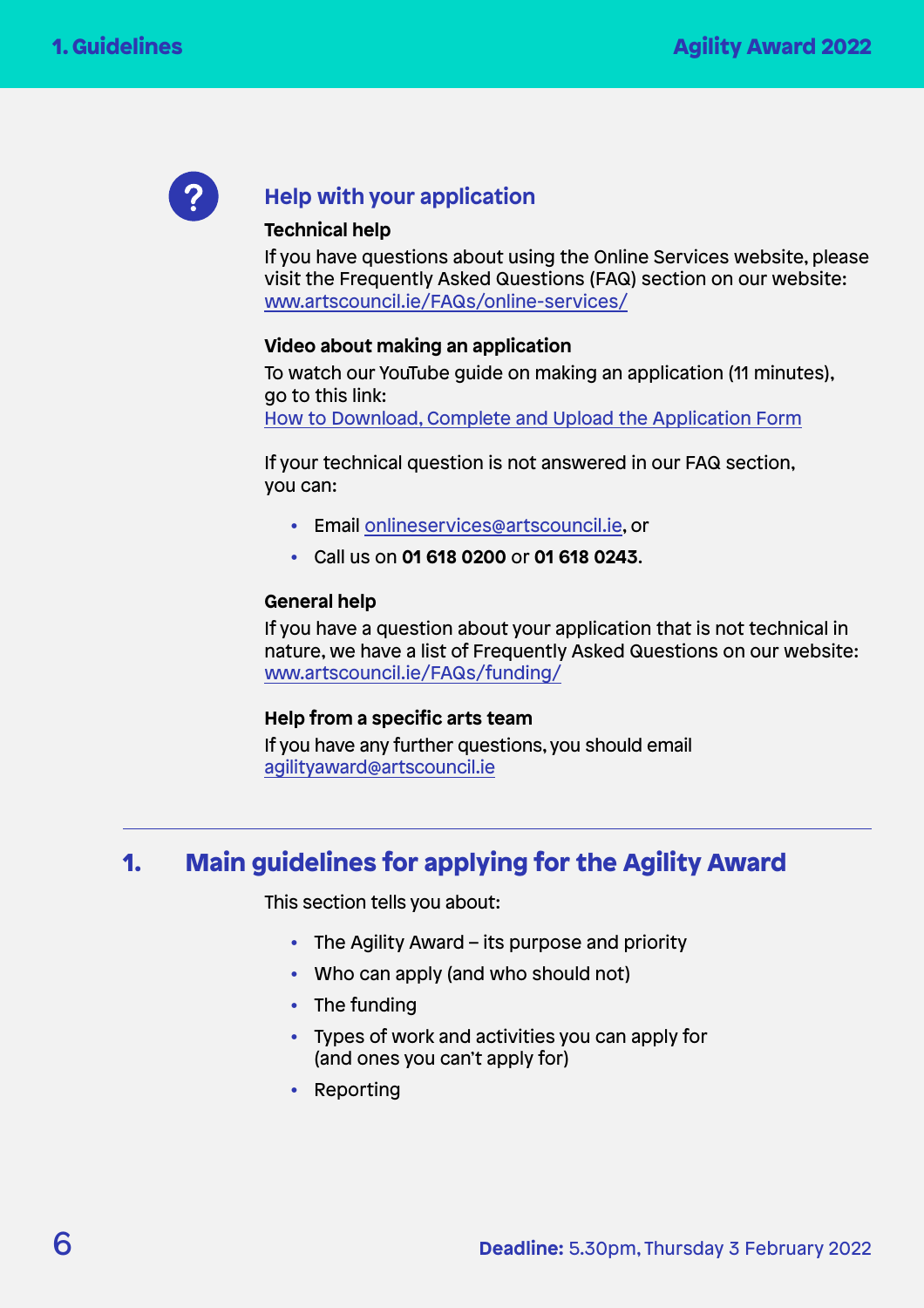## <span id="page-6-0"></span>1.1 What is the purpose and priority of the Agility Award?

The purpose of the Agility Award is to enable artists and arts workers like you to do one or more of the following:

- Develop your practice
- Develop your work
- Develop your skills

We will prioritise applications that best show how your practice as an artist or arts practitioner will benefit from taking time to develop your craft or to work on artistic ideas. We encourage applications from early-career stage artists or arts practitioners who may not have previously applied to the Arts Council.

## 1.2 Who can apply for the award?

The award is open to individual professional freelance artists and arts workers at any stage in their career.

#### **For this award please note the following definitions:**

**A freelance artist:** you are **not** employed or contracted on a **permanent** full-time basis by an arts organisation funded through the Arts Council Strategic/Arts Centre Funding programmes or through direct state subsidy or by a commercial arts entity.

**A professional artist:** you do not have to earn your living exclusively from your work in the arts. However, you must self-identify and your peers must recognise you as a practicing professional artist or arts practitioner.

**An arts practitioner:** for the Agility Award, the Arts Council supports arts practitioners whose proposal to develop their own practice clearly contributes to the artistic development of the arts in Ireland.

When uploading your application, we ask you to select a relevant artform or arts practice. If you have any questions about which artform or arts-practice area you need to apply to, please contact [agilityaward@artscouncil.ie](mailto:agilityaward%40artscouncil.ie?subject=)

$$
\sqrt{3}
$$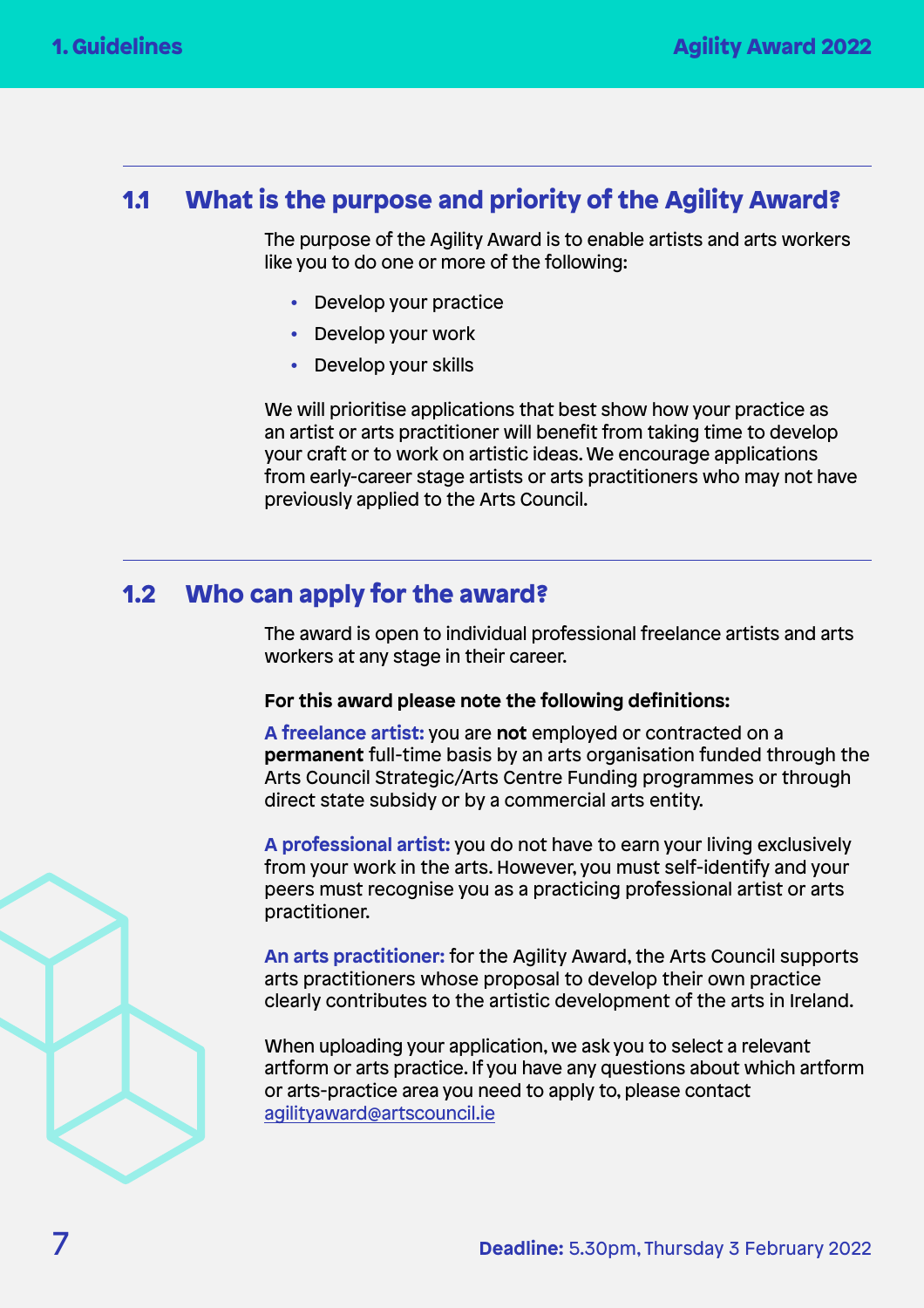**For the purpose of this award, the Arts Council's definition or focus in certain artforms is set out as follows:** 

**Architecture** - For this award in architecture applicants must be architects or architecture graduates.

**Film** - The Arts Council supports film artists who engage in experimental or non-narrative film-making that is made for cinema exhibition in the first instance. Applicants must be able to demonstrate a practice in this area. The Arts Council does not support applications for conventional / mainstream screenwriting, film-making or broadcast television.

**Literature** - The Arts Council supports literary writing. For the purposes of this award, literary writing is defined as fiction, poetry, creative non-fiction (e.g. memoir and essays), graphic novels, children's fiction and poetry, illustrated picture books, literary criticism and contemporary literary biography/autobiography. This definition specifically excludes writing in areas such as screenwriting, journalism, religious writing, professional, instructional and academic writing. This award supports writing in the English and Irish languages. Playwrights should apply under Theatre.

**Traditional Arts** - The Arts Council supports traditional music, song and dance and the oral arts.

**Theatre** - The Arts Council supports the development of theatre arts in its widest practice. Priorities are guided by theatre policy (available here [www.artscouncil.ie/Arts-in-Ireland/Theatre/Theatre-Policy/](http://www.artscouncil.ie/Arts-in-Ireland/Theatre/Theatre-Policy/)), and theatre practitioners are understood to include theatre stage managers, production managers, theatre technicians, wardrobe designers and technicians, set lighting and sound designers and technicians, whose proposal to develop their own practice clearly contributes to the artistic presentation and developing the capacity within the theatre sector in Ireland.

**Arts Participation** - The Arts Council supports arts professionals whose practice includes artistic collaboration with non-arts professionals (individuals or groups). For the purpose of this award, proposals must have clear artistic and professional development goals, alongside any other goals. Proposals may be related to any of the following context areas: health, disability, cultural diversity, creative ageing, community development, and other communities of place or interest.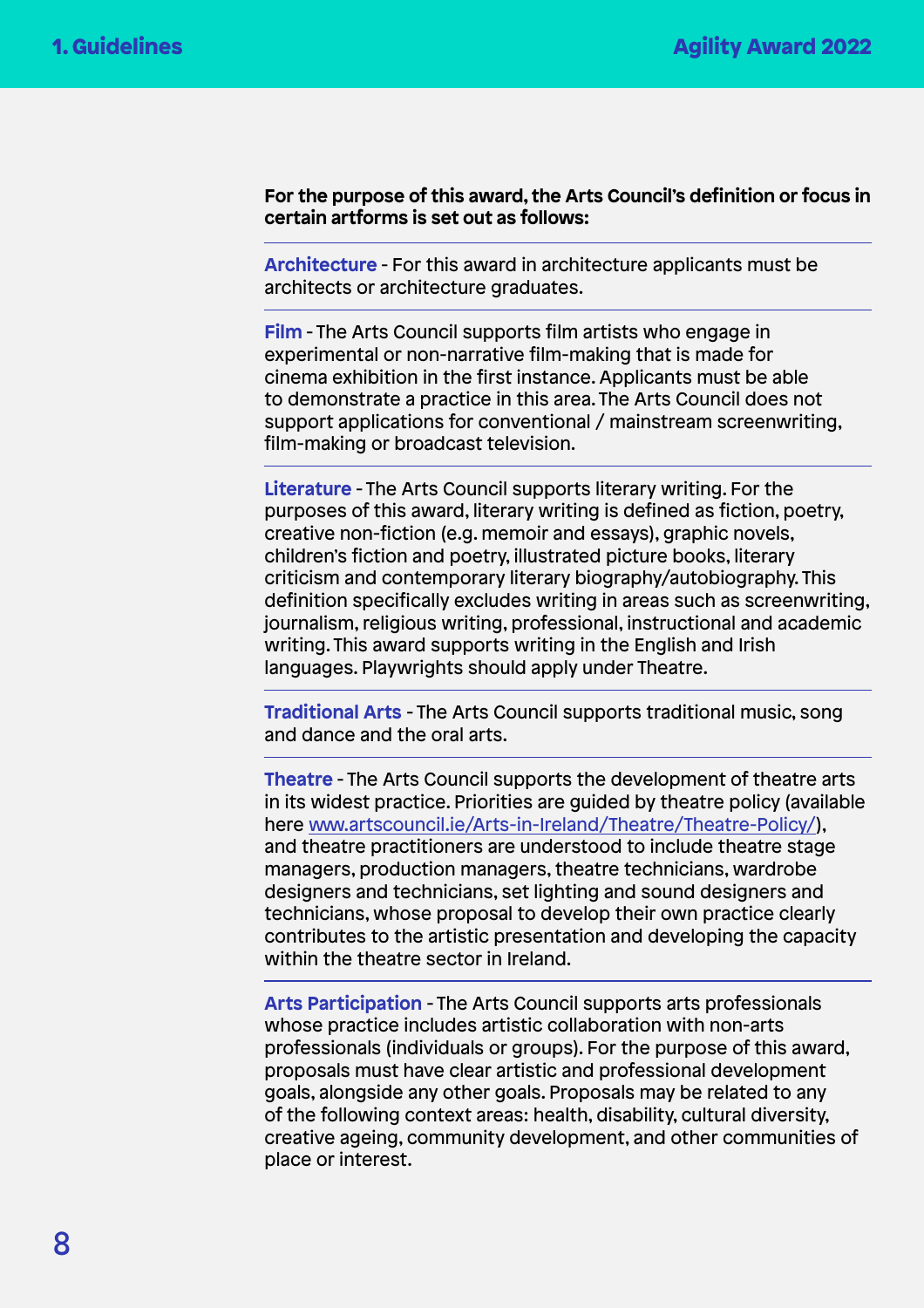**The Arts Council particularly welcomes new applicants who represent the diversity of Irish society. We encourage applications from all areas of the community regardless of your gender, sexual orientation, civil or family status, religion, age, disability, race or membership of the Traveller Community, or socio-economic background.** 

For further details, see the [Arts Council Equality, Human Rights &](http://www.artscouncil.ie/uploadedFiles/EHRD%20Policy%20English%20version%20Final.pdf)  [Diversity Policy & Strategy](http://www.artscouncil.ie/uploadedFiles/EHRD%20Policy%20English%20version%20Final.pdf)

#### **Important notes**

- a) You may apply once per round and in one arts area only. You can only receive one Agility Award in 2022.
- b) If you were unsuccessful in your application to the Agility Award in 2021, you may resubmit the same proposal to Round 1 2022. However, this proposal should have been further developed by you since your last application.
- c) All documents you provide must be in your name. This means that if you apply for funding under the name Máire de Barra, then all documentation, including your bank and tax details, must be in that name. Variations such as Mary Barry or Máire Barry will not be accepted.
- d) If you are offered funding, you must accept the conditions of that funding.
- e) We will pay any funding offered only into a bank account held in your name.
- f) Please note that the Agility Award guidelines are regularly updated. Please make sure you are adhering to the guidelines related to your round of funding and not for previous rounds.

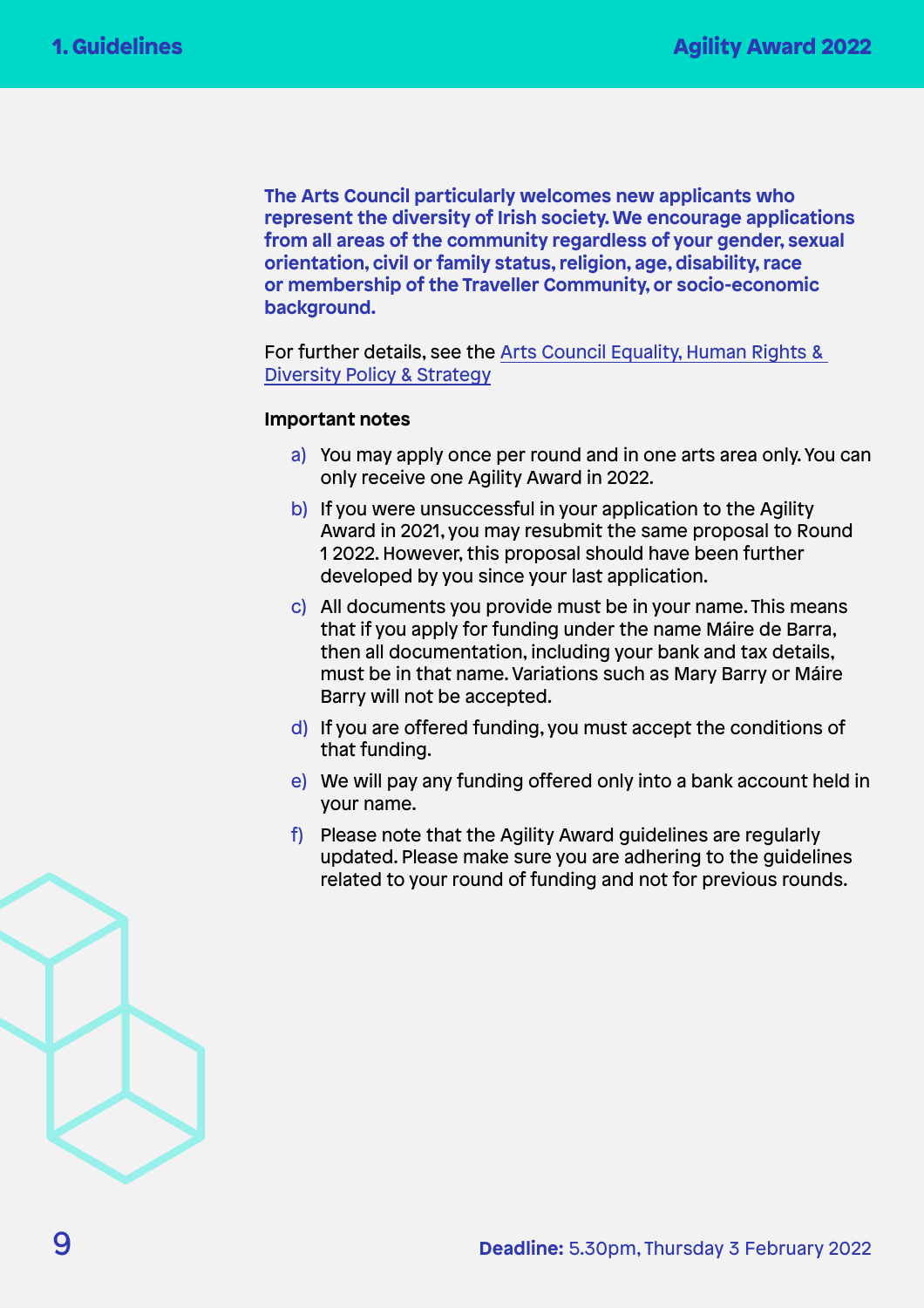## <span id="page-9-0"></span>1.3 Who should not apply?

We will **not** accept applications from the following:

- ✗ Individuals currently in undergraduate education (including those undertaking foundation courses)
- ✗ Individuals seeking support towards fees for postgraduate (including unaccredited)/higher education or study
- ✗ Individuals seeking support towards work undertaken as part of a formal course of study
- $\chi$  Individuals seeking support towards the costs of undertaking an internship
- ✗ Organisations
- ✗ Non-professional artists or arts workers
- $\chi$  Individuals who live outside the Republic of Ireland. In limited cases, we may accept applications from outside the Republic of Ireland. However, you would need to detail in your application how your proposal would benefit the arts in the Republic of Ireland. We would need to be satisfied with your explanation.

We also **cannot** accept applications from those employed on a permanent full-time basis or contracted on a long-term basis by organisations funded through:

- ✗ The Arts Council
- ✗ Other state-funded arts or cultural organisations
- ✗ Commercial arts organisations

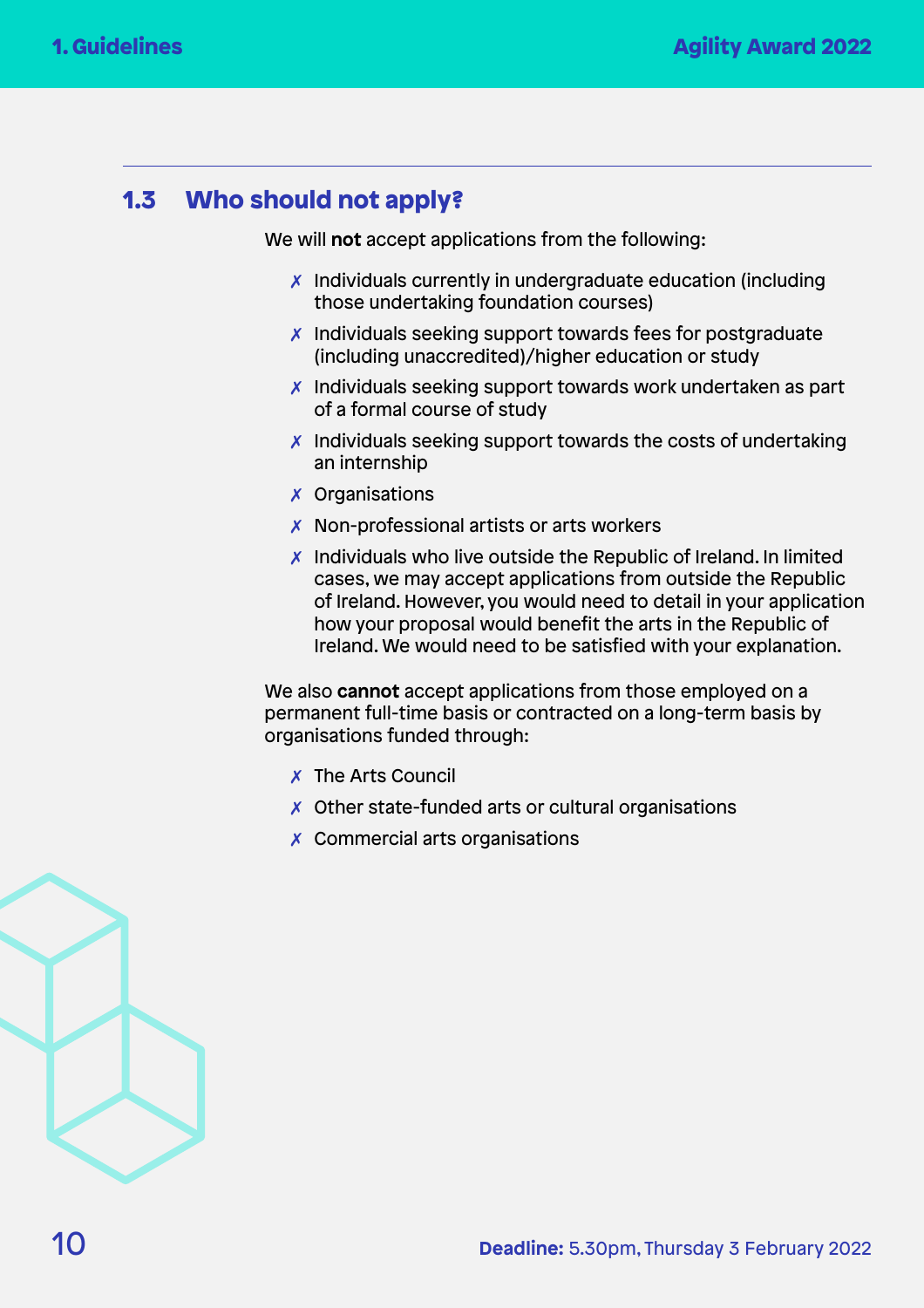## <span id="page-10-0"></span>1.4 How much can I apply for?

The amount you can request must range from **€1,500** to **€5,000**.

You can request any amount within this range, but we will not make an award for less or more than this.

#### **Access costs for artists or arts practitioners with disabilities**

In addition to the maximum amount permitted, the Arts Council will also consider access costs specifically relating to the making of work by artists or arts practitioners with disabilities. If you wish to apply for additional funding on this basis, please upload the following information with your application:

- A short document outlining what your additional access costs are
- An amount for access costs in the expenditure section of your application-form budget. This figure should also be included in the total amount you request.

#### **What is an access cost?**

Access costs for artists or arts practitioners with disabilities cover any requirements you may have in order to remove barriers that might stop you from completing your proposal. This may include, for example, costs towards additional time needed to complete an element of your proposal or additional assistance required to deliver your proposed activity.

We take the definition of disability from the UN Convention on the Rights of Persons with Disabilities, which states: 'Persons with disabilities include those who have long-term physical, mental, intellectual or sensory impairments which, in interaction with various barriers, may hinder their full and effective participation in society on an equal basis with others.'

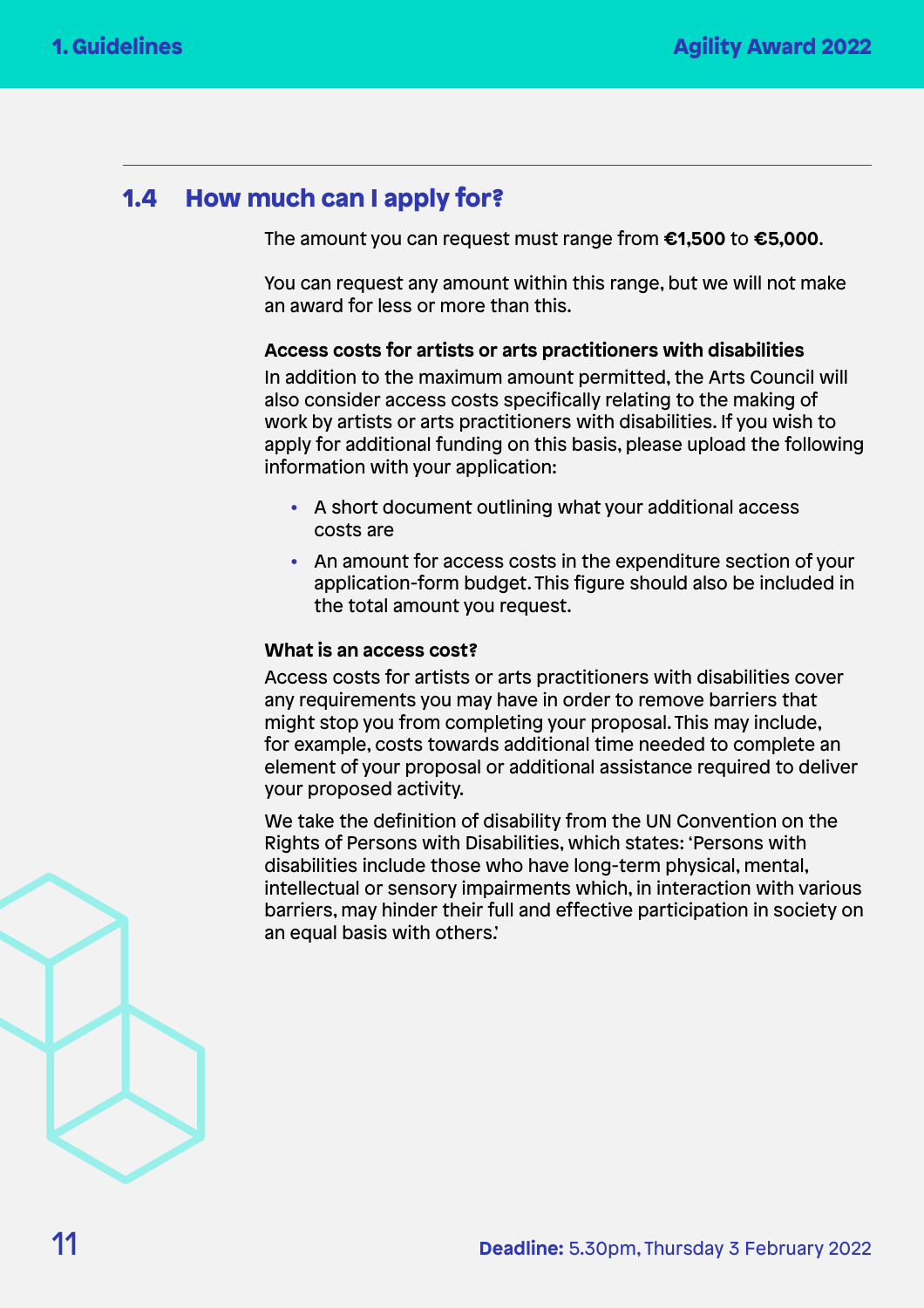## <span id="page-11-0"></span>1.5 What activities can I apply for?

You can apply for any activities that will support your development as an artist or arts practitioner.

For example, we would consider proposals that would enable you to spend time:

- ✓ Working at your practice or area of interest
- $\sqrt{\ }$  Researching or thinking about or developing a new idea for future presentation
- $\sqrt{\phantom{a}}$  Developing your technical skills in a particular area
- ✓ Developing or learning new skills related to your practice or area of interest
- ✓ Working with a mentor or collaborator(s) to develop an idea, or to help you upskill within an area of, or related to, your practice
- $\checkmark$  Developing an idea in collaboration with a potential production partner(s)

Finally, we would consider proposals where you would spend time doing a combination of the above activities.

## 1.6 What costs can I apply for?

You can apply for costs such as:

- ✓ Your own time as an artist or arts practitioner
- $\sqrt{\ }$  The cost of any individual, organisation or group collaborating with you on your proposal
- ✓ Professional training opportunities (whether national or international), such as a workshop or a master class
- $\checkmark$  The cost of any mentor related to your proposal
- ✓ Equipment and materials to help you develop your practice (this can be 15% or less of the value of the overall request for support)
- $\sqrt{\phantom{a}}$  Additonal access costs related to the making of work by artists or arts practitioners with disabilities (see **section 1.4** for details).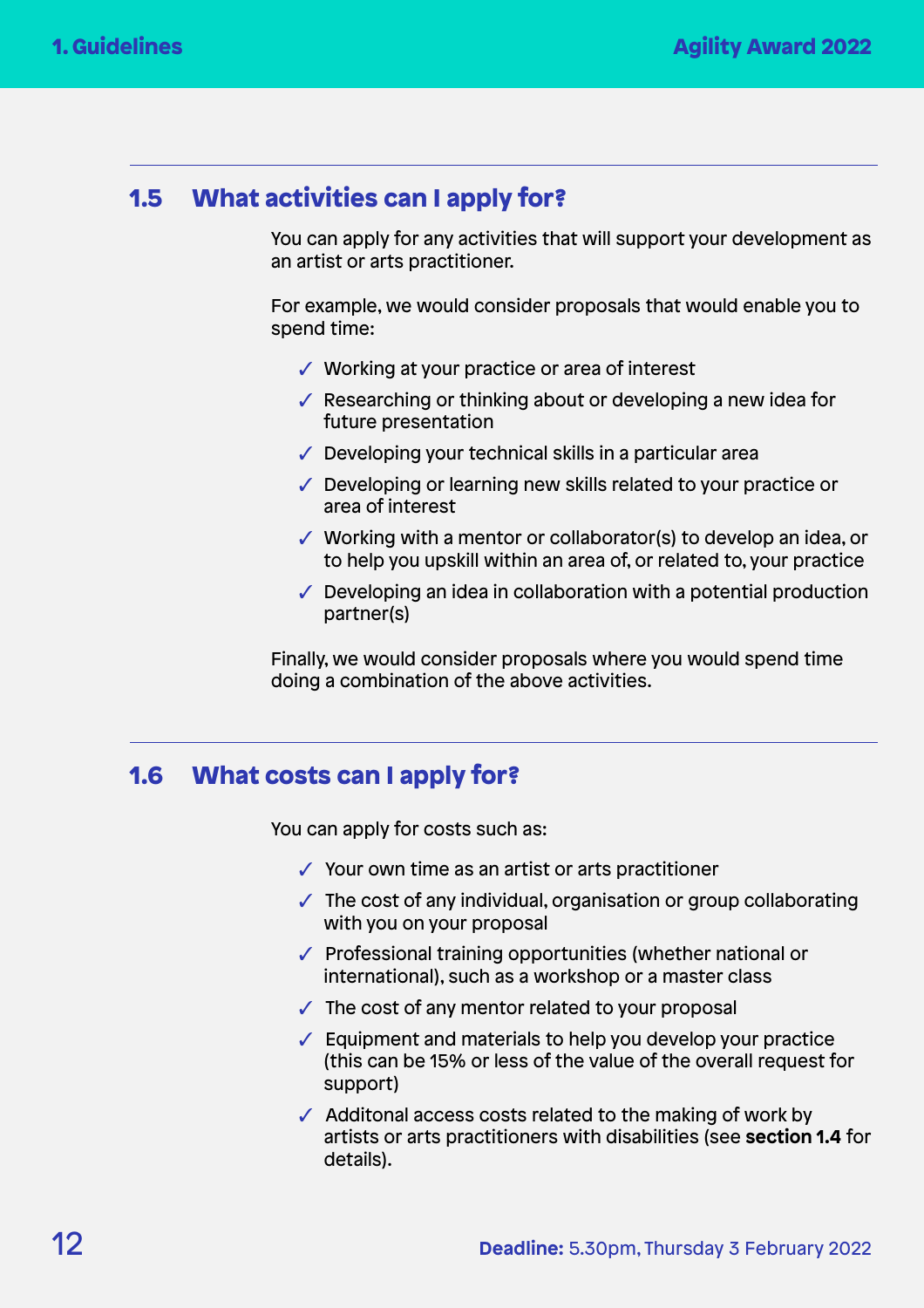<span id="page-12-0"></span> **Please refer to our policy on [Paying the Artist](http://www.artscouncil.ie/uploadedFiles/Main_Site/Content/About_Us/Paying%20the%20Artist%20(Single%20Page%20-%20EN).pdf) when valuing your time as an artist and those collaborating with you. The amount you request should include the amount you will pay yourself for the time you will spend developing your practice as an artist or arts practitioner, and it should include fees or wages for any individual, organisation or group you intend to collaborate with. The amount you propose to pay yourself – and any individual, organisation or group you intend to collaborate with – should be commensurate with your/their career stage, the nature of your practice, and the duration of your proposal, and should be appropriate to industry standards within your arts practice. You should pay yourself appropriately. Do not request less than you feel you need to achieve your objectives.**

## 1.7 What activities and costs can I not apply for?

We will **not** cover the following activities:

- $\chi$  Activities that do not meet the purpose of the award because they do not develop your practice, skills or work.
- ✗ Activities better suited to other awards and/or schemes offered by the Arts Council (we will tell you if this is the case)
- $\chi$  Activities that could be supported by other government/ public-agency supports or that fall within the remit of other governments/public agencies – for example:
	- Culture Ireland
	- Creative Ireland
	- Screen Ireland
	- Fáilte Ireland
	- Broadcasting Authority of Ireland
	- Design & Crafts Council Ireland

We will **not** cover the following costs:

- $x$  Costs towards formal education e.g. undergraduate or postgraduate diploma or degree programmes (including unaccredited)/higher education or study)
- ✗ Costs for professional membership fees such as Royal Institute of the Architects of Ireland, Visual Artists Ireland, Theatre Forum
- $\chi$  Major capital costs such as building improvement or renovation works.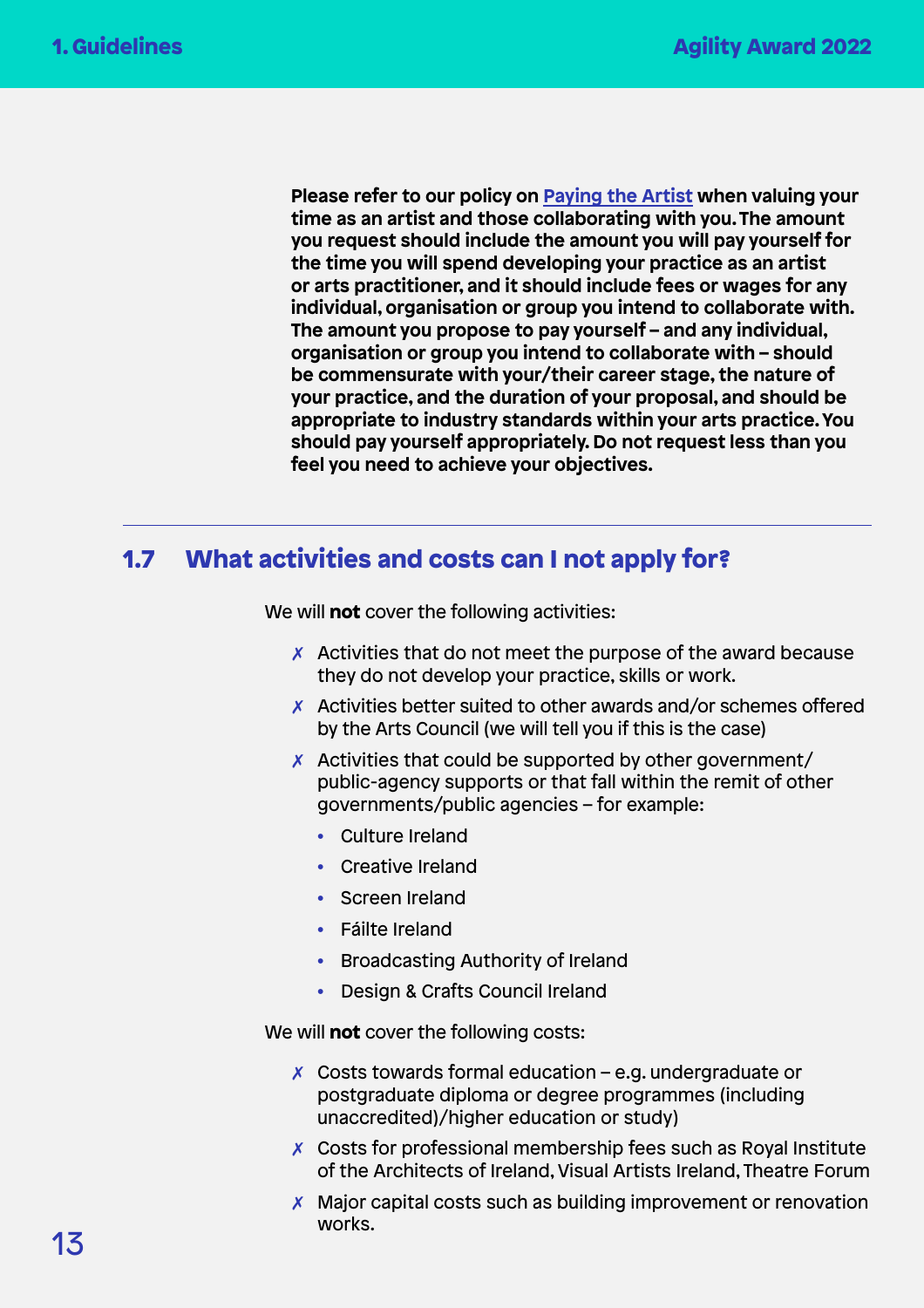## <span id="page-13-0"></span>1.8 What supporting material must I upload with my application form?

You must provide supporting material **separate from, and in addition to**, your application form. Assessors need this material to get a better understanding of both the feasibility of your proposal, and of you and any organisations, mentors, production partners, groups of artists or other individuals you may wish to work with in your proposal.

#### **You must send us:**

- Your CV or biography
- Between one and three examples, samples or evidence of your work **(see important notes section below)**

#### **If you are proposing to collaborate with others on your proposal, you must send us:**

- A CV or brief biography for all principal collaborators centrally involved in your proposal
- An email or letter from all principal collaborators centrally involved in your proposal confirming their willingness to participate in your proposal.

#### **If you are applying for additional access costs, you must send us:**

• An outline of additional access costs (if you are applying for these as an artist or arts practitioner with a disability). Please refer to **section 1.4** of these guidelines.

#### **Important notes**

a) We will only accept any supporting material that is uploaded as part of your online application. You need to make sure that your material is saved in a file format that works with our Online Services. Most formats work, but see section **3.3** of **Document 3: How to Apply for the Agility Award** to be sure you save your files in the correct format. **We will not review any supporting material that is not listed in this section.**

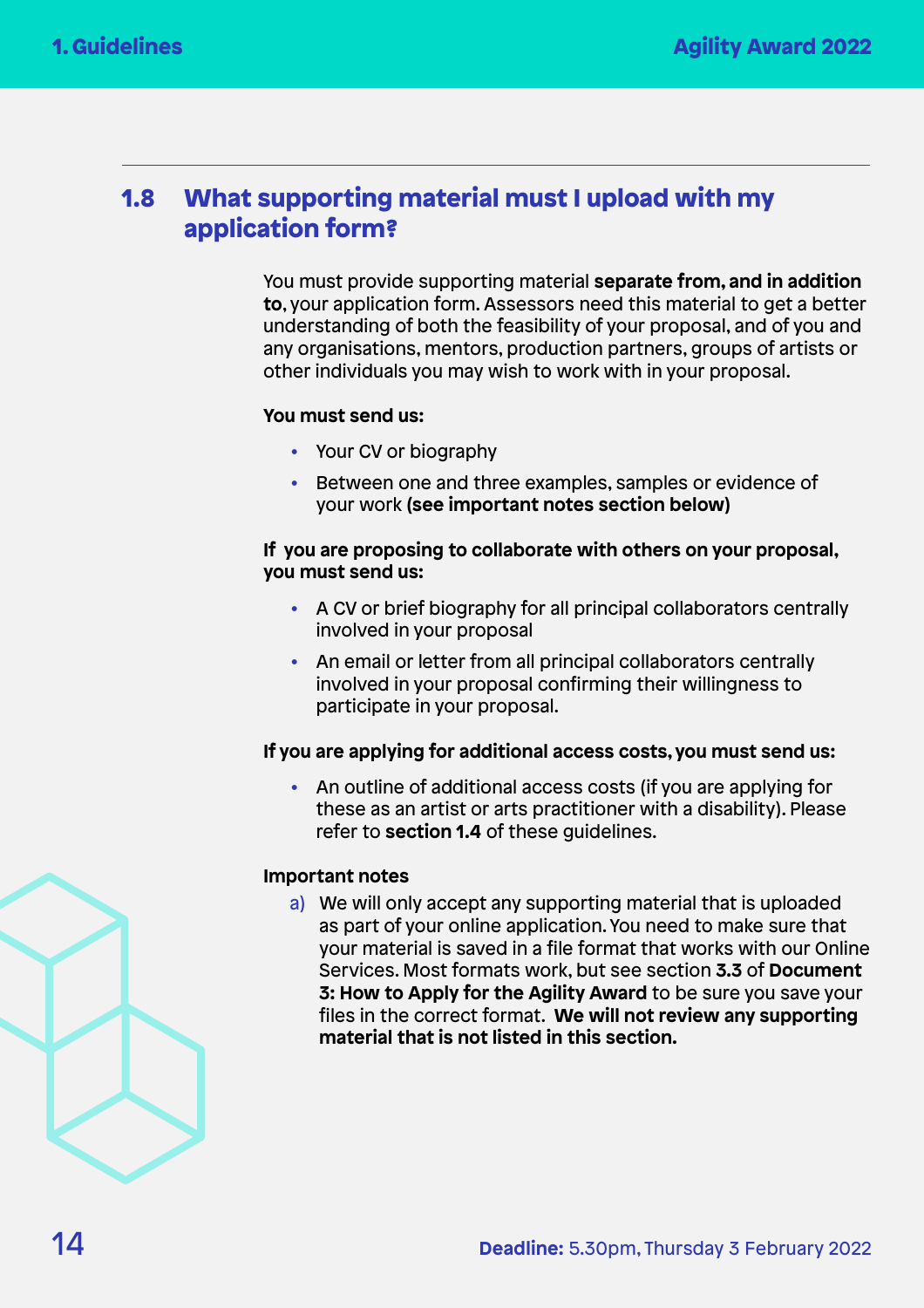- b) If you are submitting URL links, please note that you may now submit links to material hosted on YouTube (www.youtube.com) or other file-sharing sites (e.g. Vimeo, SoundCloud) instead of uploading the material directly. To do this, copy the URL (the full address of where your material is hosted) into a Microsoft Word/OpenOffice Writer document or PDF or equivalent and upload it as a weblink-supporting document. **Make sure the links work before submitting your application.**
- c) Please refer to **section 3.3** of **Document 3: How to Apply for the Agility Award** before finally submitting your application.

#### **Additional material required in certain circumstances**

- The Arts Council requires all individuals and organisations providing cultural, recreational, educational or other services to children and young people under the age of eighteen to have suitable child-protection policies and procedures in place. When making an application, you must indicate whether or not your proposal is relevant to this age group (in section 1.3 in the application form). If you answer 'Yes' to this question in the application form and your application is successful, as a condition of funding you will be required to confirm and demonstrate that you have suitable childprotection policies and procedures in place. For more information on child safeguarding and Children First, please refer to the Tusla (Child and Family Agency) website at [www.tusla.ie/children-first/.](http://www.tusla.ie/children-first/) You may view the self-audit that successful applicants will be required to complete here: [https://childprotection.artscouncil.ie/.](https://childprotection.artscouncil.ie/)
- If your proposal involves working with vulnerable persons, you must submit an acknowledgement that you adhere to the National Policy & Procedures on Safeguarding Vulnerable Persons at Risk of Abuse (see [here](https://www.hse.ie/eng/about/who/socialcare/safeguardingvulnerableadults/)).
- If your proposal involves working with animals, you must provide a copy of your Animal Welfare Protection Policies and Procedures.

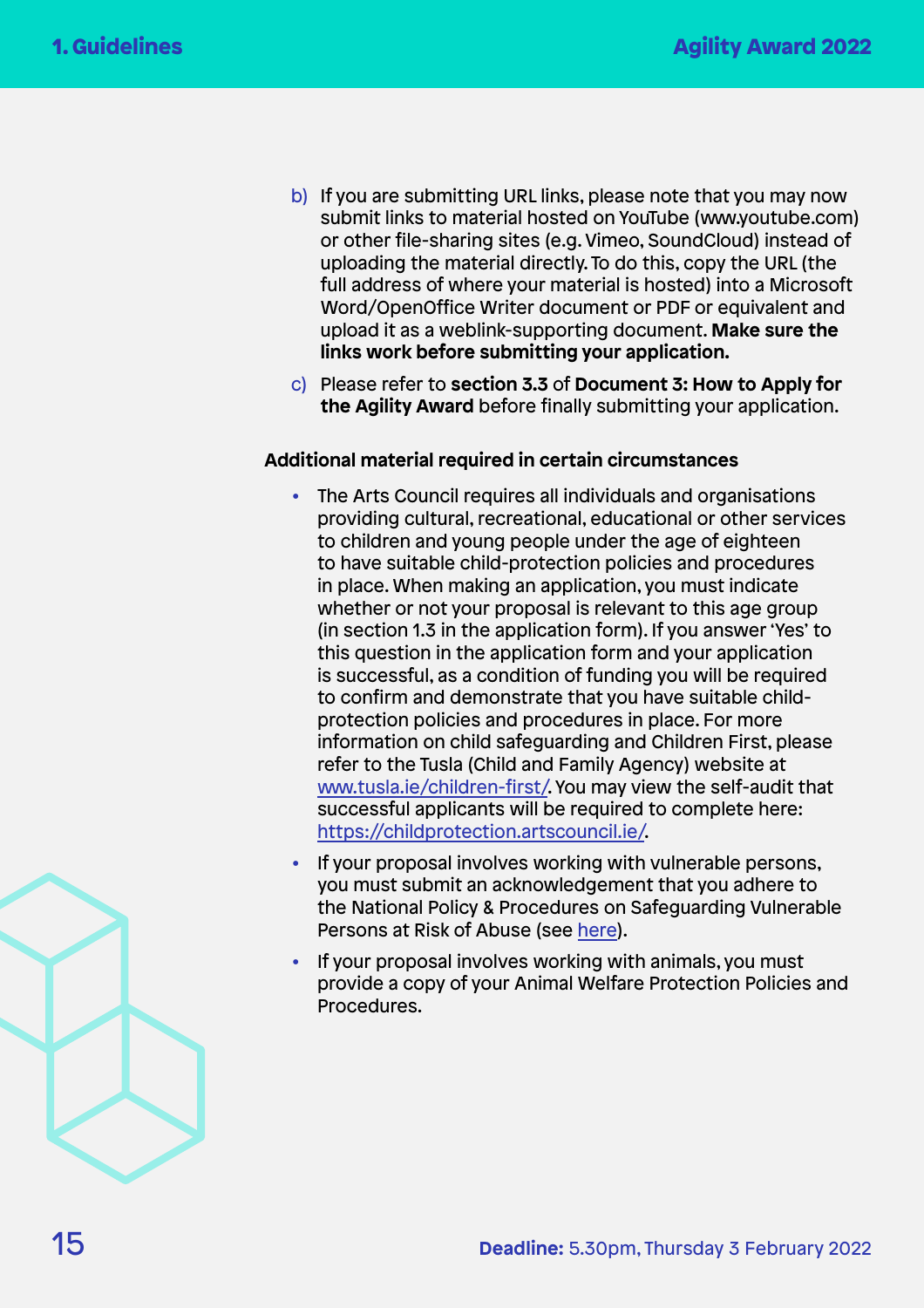## <span id="page-15-0"></span>1.9 What applications will not be eligible for the award?

We will not accept your application if any of the following apply:

- **1** You missed the deadline.
- **2** You did not complete all relevant parts of the application form.
- **3** You did not upload your application form and supporting material through our Online Services website.
- **4** You did not provide all the supporting material we ask for.
- **5** You did not meet the criteria for who can apply as set out in **section 1.2** above.
- **6** You asked for less than the minimum or more than the maximum amount allowed. However, if are an artist or arts practitioner with a disability, you can ask for a higher maximum amount in relation to additional access costs (see **section 1.4** for further details).
- **7** Your application was not suited to the purpose of the award (see **section 1.1** above).
- **8** Your application is better suited to another award offered by the Arts Council (If this happens, we will direct you to the other award).

## 1.10 Final reporting

If your application is successful, at the end of the project you should know that you will have to send us a short report using our easy-tocomplete report template. This report will allow you to discuss the work you did, its impact, and how you used the award funding.